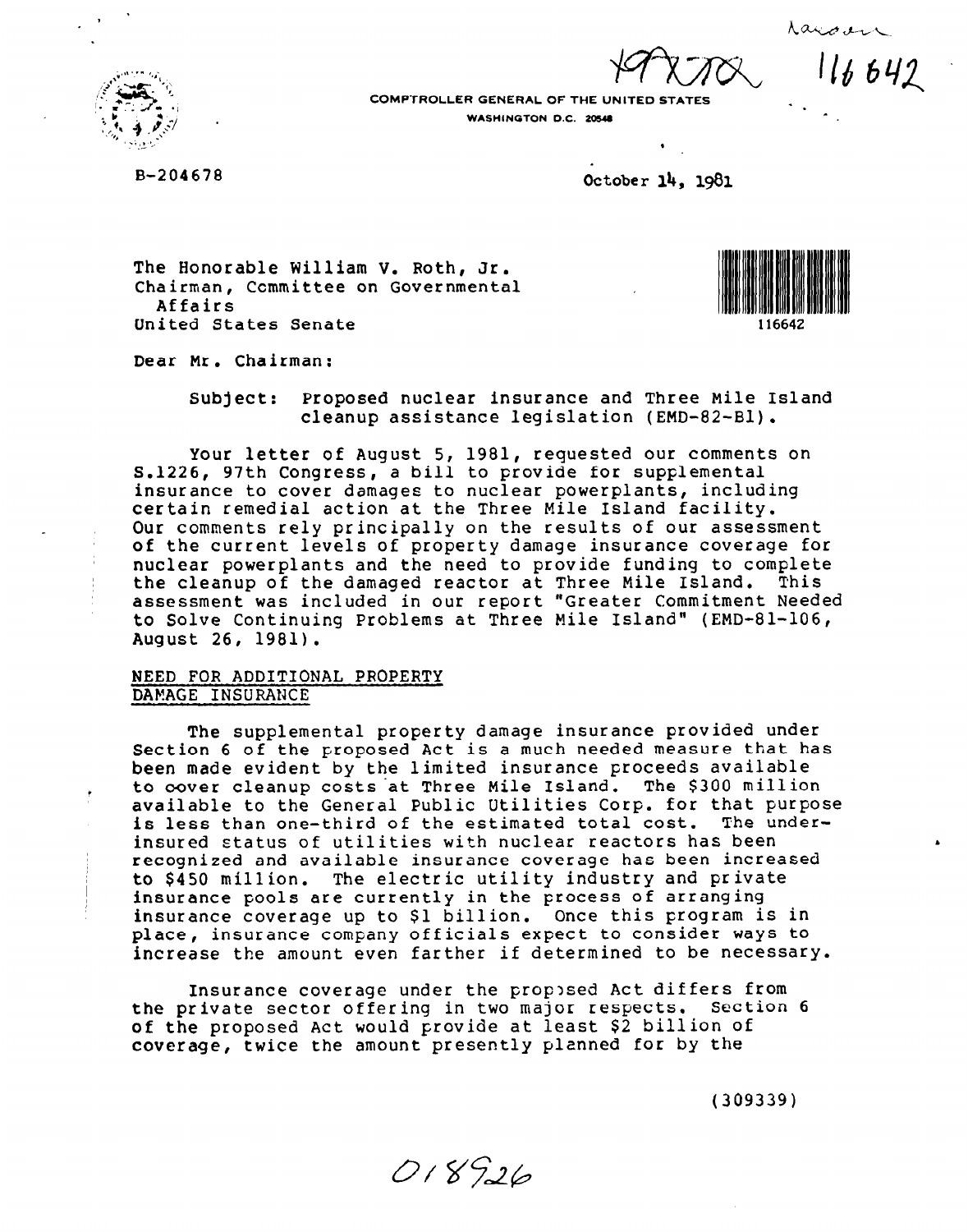B-204678

private sector. In addition, participation in the program offered by the National Nuclear Property Insurance Corporation --established under Section 3 of the proposed Act--would be a requirement of the nuclear reactor operating license whereas participation in the private sector program would be voluntary.

Even though it is generally agreed by all concerned that the present \$450 million coverage is inadequate, there is a question as to what amount is adequate. In our August 26, 1981, report, we recommended that the Nuclear Regulatory Commission (NRC) address that question and report its findings on the insurance coverage issue to the Congress in early 1982. Consequently, we have some reservations about committing electric utilities to a larger insurance program than might be necessary. Furthermore, Section 7 of the proposed Act establishes a \$750 million reserve with the remaining coverage being an obligation of the utility companies. This obligation will be met from additional assessments as needed and specified by the Corporation. If NRC determines that the private sector's \$1 billion coverage is inadequate, we believe Congress should authorize the NRC to permit the primary insurance companies to levy and collect assessments from each insured utility on a pro-rata basis in the event damages exceed \$1 billion. This would accomplish the objective of the proposed Act and negate the need for a quasi-governmental insurance corporation.

The mandatory insurance coverage provided under Section 6 includes amounts to rehabilitate the nuclear facility following the cleanup effort. This appears to account for the large amount of supplemental coverage. We question the propriety of including the rehabilitation costs in a mandatory insurance program because (1) the Federal Government's responsibility in the nuclear power area.has been limited to protecting public health and safety and (2) utilities are already required to insure their assets under the terms of mortgage instruments. We believe it would be appropriate to make a distinction between decontamination/ cleanup insurance and rehabilitation insurance.

## CLEANUP FUNDING FOR TERPE MILE ISLAND UNIT 2

 $\mathsf{L}^{\mathsf{L}}$ 

The concept of sharing the cost of cleaning up the damaged reactor at Three Mile Island is incorporated in our August 26, 1981, report and in the Pennsylvania Governor's funding proposal of July 9, 1981; it has also been endorsed by representatives of the investor-owned electric utility companies. Section 8 of the proposed Act would implement this concept by providing the General Public Utilities Corp. 75 percent of the uninsured cleanup costs remaining when  $S.1226$  is enacted. Section 8 makes this contribution from insurance premiums contingent on the development of a plan established jointly by the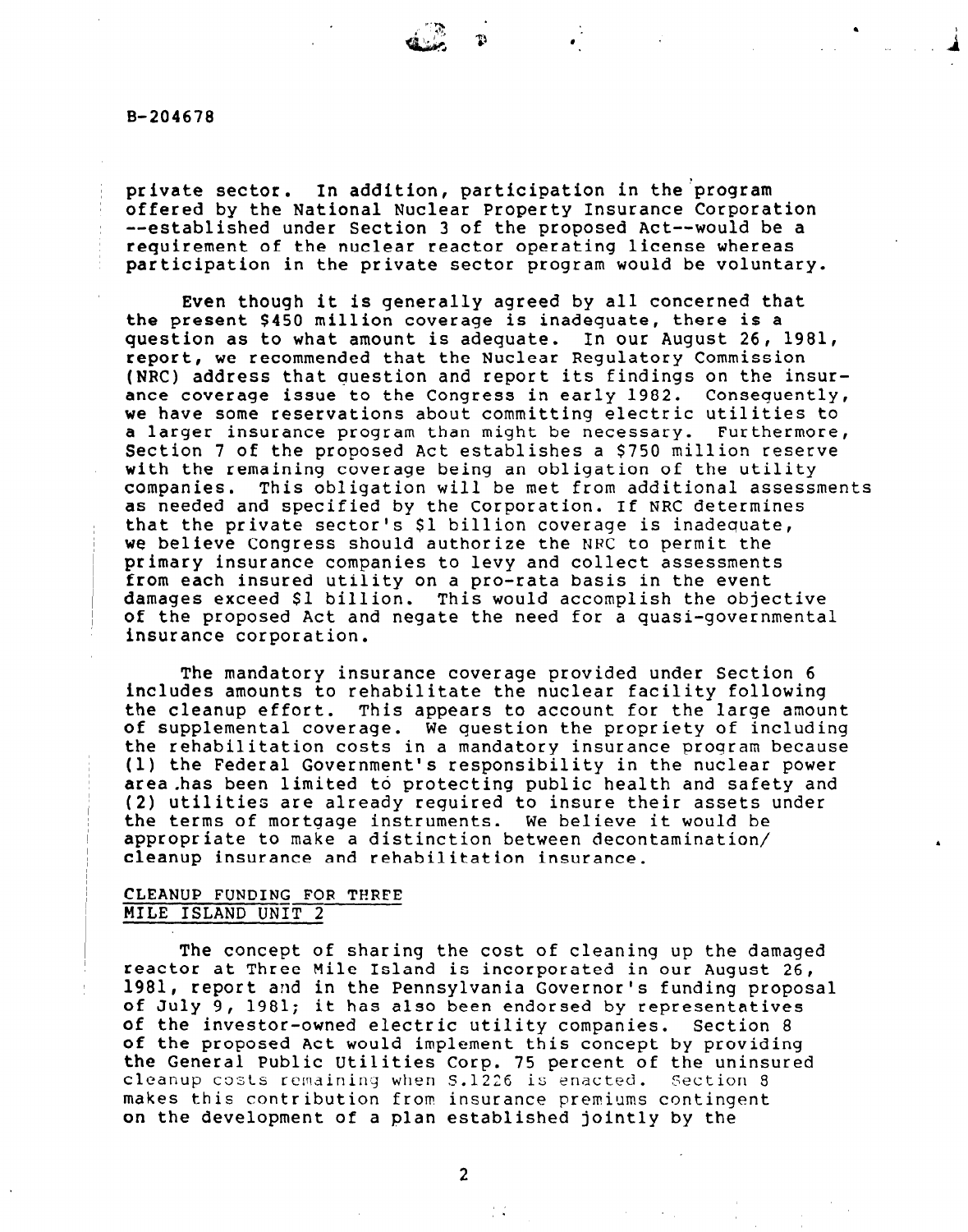#### B-204678

Pennsylvania and New Jersey Commissions; we endorse this pre-condition as a necessary part of any external contribution of funds.

We do question, however, the relatively large percentage of cleanup funding that would be contributed by other utilities --and presumably by their ratepayers--on a grant basis. Not only is the commitment open-ended in amount, but it relieves General Public Utilities Corp. customers from most of the responsibility of supporting a System that has provided them with large amounts of low-cost nuclear energy in the past and will do so in the future. While we firmly believe in sharing the cleanup costs, we also believe the provision in Section  $\ddot{\theta}$ is inequitable to customers of non-General Public Utilities Corp. companies.

The use of S.1226 to provide for cleanup costs limits the utility industry's contribution to companies with nuclear reactor generating units, because they would be the only companies buying insurance coverage from the Corporation. The investor-owned utilities have recently agreed to a \$190 mill ion, 6 year contribution towards the cleanup costs, but they envision this contribution being spread among all utilities rather than just those with nuclear reactors. Requiring industry participation through S.1226 could complicate, if not negate, the present industry agreement for sharing the cost.

### **CONCLUSIONS**

The proposed Act incorporates solutions to two basic problems arising from the Three Mile Island accident. While we agree with the principles encompassed in the solutions, we think methodologies other than those proposed could be developed. As stated earlier, we believe the insurance issue can be best handled by the private sector, or at least operated through its institutional framework, and therefore decoupled from the proposed Act. This would require, however, that a separate mechanism be developed by which the cleanup contribution agreed to by the investor-owned utilities could be collected and transmitted to the General Public Utilities Corp. We have not explored the viability of possible alternative solutions but believe that this should be done before final action is taken on the proposed Act.

Although we believe that congressional approval of S.1226 at this time would be premature and reliance on the private sector for providing both additional insurance coverage and cleanup funding is preferable to Federal Government involvement, we recognize the possibility of congressional action being required to resolve the dilemma at Three Nile Island. We would suggest, therefore, that in lieu of a Government corporation being established to manage the insurance and cleanup effort,